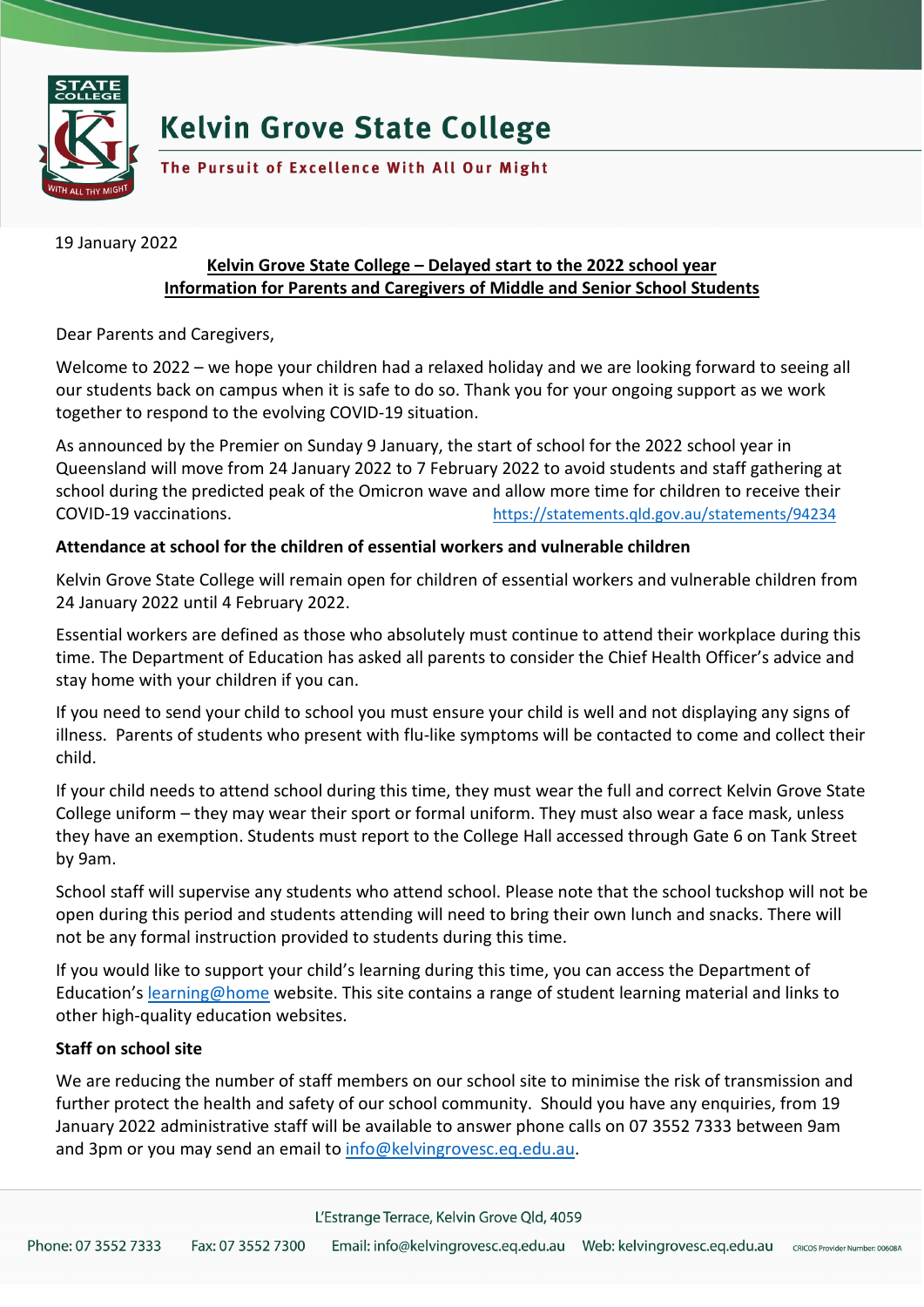

# **Kelvin Grove State College**

## The Pursuit of Excellence With All Our Might

#### **Parents/Carers on school sites**

The Department of Education has asked schools to restrict parents being on school sites unless absolutely necessary. The Department of Education will continue to keep all principals up-to-date with any further required changes to school arrangements and we will continue to provide parents and caregivers with this information as it becomes available.

## **Remote learning for Year 11 and 12 students**

From Monday 31 January 2022, Year 11 and 12 students will undertake remote learning for one week until the revised formal start of the school year on 7 February 2022. Classroom teachers will contact students, parents and caregivers directly to advise of arrangements on how to access work during this time.

*Continuing Year 11 and 12 KGSC students:* In preparation for a smooth start to remote learning, prior to Monday 31 January, students must ensure they can log on to their device, access Daymap [\(https://kelvingrovesc.eq.edu.au/facilities/computers-and-technology\)](https://kelvingrovesc.eq.edu.au/facilities/computers-and-technology), their emails, Microsoft Teams [\(https://www.office.com/\)](https://www.office.com/), and any other programs/applications relevant to the particular subject studied.

*New Year 11 and 12 KGSC students*: Parents and Caregivers will receive new student usernames and access instructions by email on Monday 24 January 2022 when these accounts become active.

All students can set or reset passwords at<https://fed.education.qld.gov.au/passwordchange/> Please note the following:

- The length of the password must be at least eight characters, and must not contain all or part of the user's account name, their name, or their date of birth.
- The password must contain characters from three of the following four categories:
	- $\checkmark$  English uppercase characters (A through Z)
	- $\checkmark$  English lowercase characters (a through z)
	- $\checkmark$  Base 10 digits (0 through 9)
	- Non-alphabetic characters (for example: !, \$, #, %)

Classroom teachers can reset a student's password via the Student Password Reset Utility. Alternatively, students are able to contact the library from Monday 24 January 2022 between 8am – 10am on 07 3552 7336 or email [info@kelvingrovesc.eq.edu.au](mailto:info@kelvingrovesc.eq.edu.au) requesting a password reset with their username, full name and year level.

*New students in Years 6 to 10*: New students in Years 6 to 10 will be provided with login details when they commence school on Monday 7 February 2022.

## **Further information about the delayed start to the school year and COVID-19**

Further information for parents is available in the Department of Education's frequently asked [questions](https://qed.qld.gov.au/covid19/frequently-asked-questions)[.](https://qed.qld.gov.au/covid19) We encourage you to stay informed of the latest developments regarding COVID-19 by regularly visiting the [Queensland Government's COVID-19 website](http://www.covid19.qld.gov.au/)

We will be communicating again with parents and students across Years 6 to 12 prior to the return of all students to school on 7 February 2022 with information about First Week Procedures.

L'Estrange Terrace, Kelvin Grove Qld, 4059